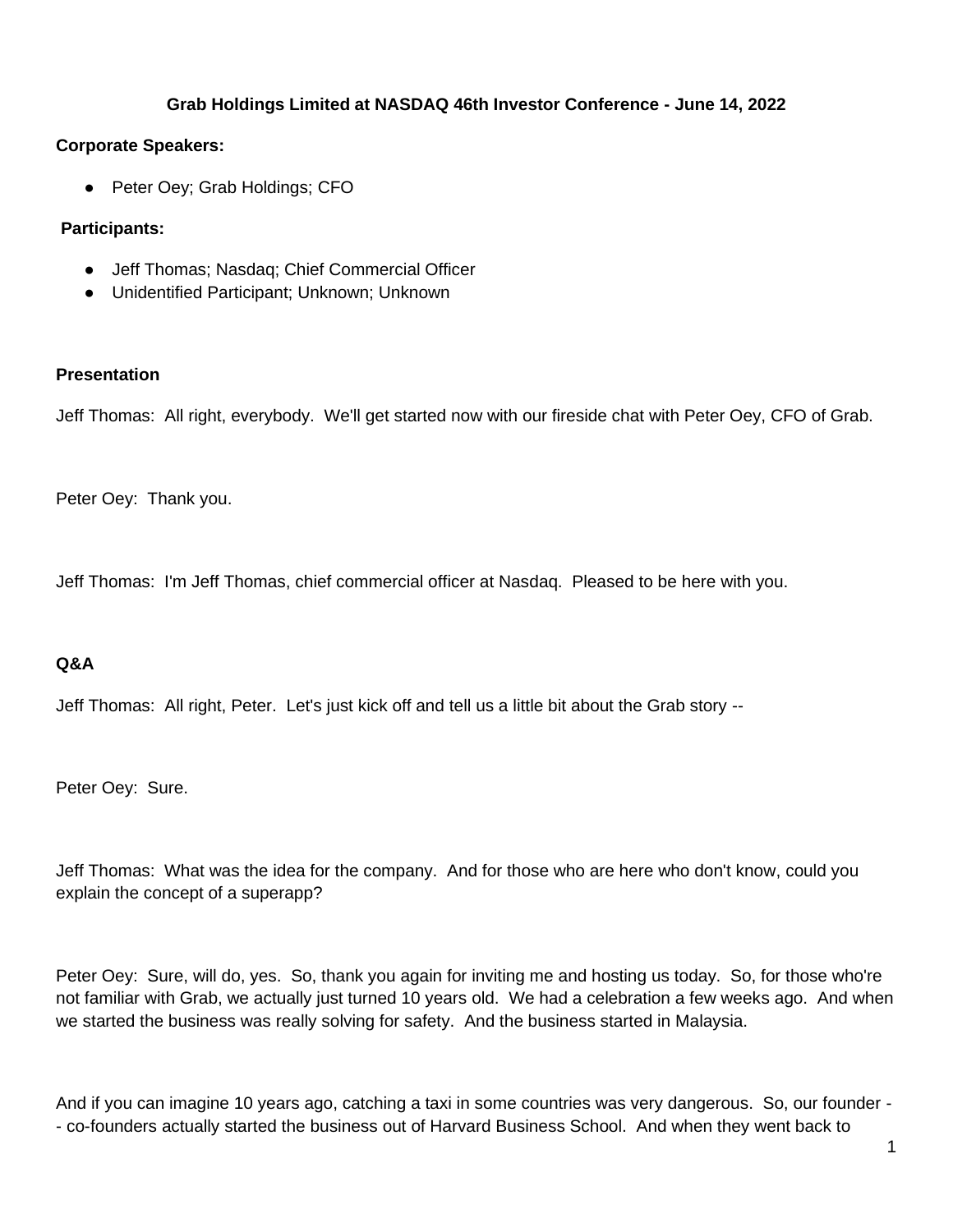Malaysia, they started basically a taxi hailing app. And what it has evolved to today is a superapp, which means that we have multiple services all in one app. And what those services entail is ride hailing. So, we have the biggest infrastructure for ride hailing in Southeast Asia. We're in 480 cities. We have over 5 million registered drivers on our platform.

We also have deliveries. So, we do all sorts of deliveries, basically anything you can think of, whether it's cooked food or uncooked food, so all your traditional food deliveries as well as grocery deliveries. We also do last mile parcel deliveries. We also have over 50 kitchens, cloud kitchens in Southeast Asia.

And we also do financial services, so electronic payments, as well as we do microlending to our drivers and our merchants, along with our digital banks.And we also have a fourth segment of our business, which is advertising and enterprise. So, lots of products and services, but the beauty of the superapp, it's only one app and the consumer does not need to toggle between different various apps.

And we also have apps for -- superapps for our drivers because they also toggle between all the different services. And we also have a superapp for our merchants also for them to run their business.

Jeff Thomas: So, you said 480 cities. So, let's talk a little about Southeast Asia. How many countries is that?

Peter Oey: Well, there are many countries in Southeast Asia. We operate in eight of those countries. So, from south as Indonesia and north as Cambodia, Vietnam and Myanmar. And Southeast Asia is quite unique actually. We're going through a digital transformation in Southeast Asia. If you look at the size of Southeast Asia, it's twice the population of the U. S., roughly about 660 million. Half of the population are under the age of 30.

Mobile phone is basically the hardware -- where one of the highest penetration for mobile phones. So, the generation basically skipped PCs altogether and went straight to mobile phones. This is where I think the superapp works really nicely for us because it's the all in one place and mobile phone is the default and the go to for most Southeast Asia.

And I would characterize Southeast Asia is about five years behind where China was -- well, is today. And so, there's still a lot of opportunities in Southeast Asia, especially as the economy is transforming from cash to non-cash. There's a huge transformation now between people moving to electronic payments in Southeast Asia as well as just people starting to use a lot of digital services throughout all the different cities.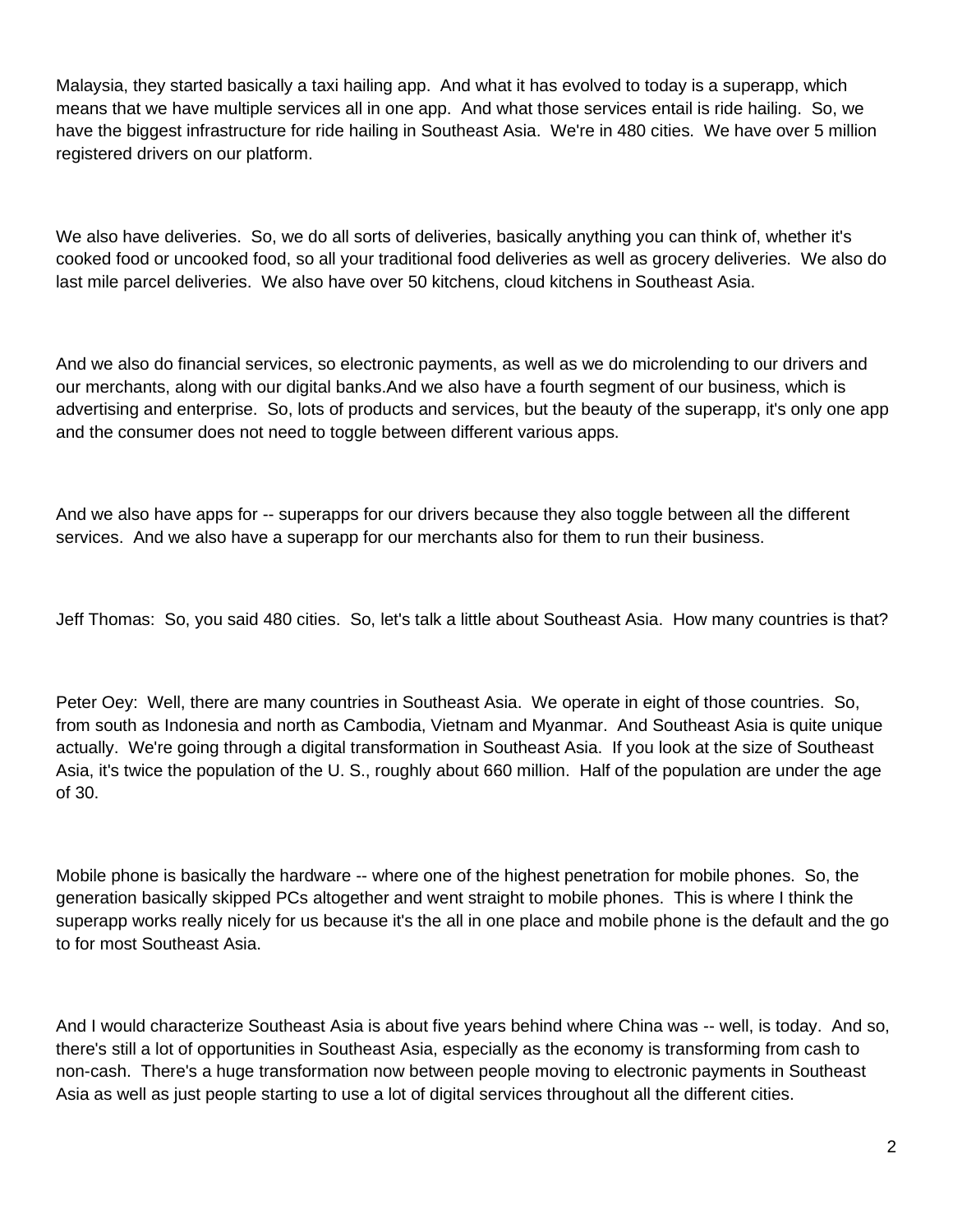Jeff Thomas: Fantastic. Let's switch over to financials a little bit.

Peter Oey: Sure.

Jeff Thomas: So, obviously, a big topic these days in the market is growth versus profitability. In Q1, you were able to increase not only your GMV but also your unit economics and your margins. So, how do you balance that going forward to drive both growth of revenue as well as profits?

Peter Oey: Sure. Yes. So, we recently went public. We went public two quarters ago. And with the way we look at growth and profitability actually is, we balance both. Both are equally as important to us. On the growth piece, just given all those things I just mentioned, there is such a huge opportunity in Southeast Asia.

If you look at the penetration rate for mobility today, it's still 3%. If you look at the penetration of grocery delivery, it's 1%. You look at food delivery, it's still in early teens. If you look at the -- in terms of people accessing financial services, 6 out of 10 in Southeast Asia do not have access to a bank account or do not have access to financial services products. So, there's a huge opportunity for us to serve just in Southeast Asia today.

So, we're going to continue to grow, but we won't grow at all costs. We're also going to grow in a sustainable way and also making sure that we are having the right user base on our platform. We have roughly today 31 million monthly transacting users that are transacting on our app platform today. We're one of the most downloaded apps in Southeast Asia. So, what -- we want to grow very cautiously and also in a very disciplined manner.

In terms of profitability, unit economics, it's been a very key focus for us as a management team for over the last 12 months. And there's -- we are -- mobility business is already profitable. We have margins of roughly 10% on our mobility business as a percentage of GMV. And our delivery business also is on its way to breaking even. We have a goal that we will break even by the end of next year for our total deliveries business. So, we are consistently making margin improvements on a quarter-on-quarter basis to balance both that growth and profitability.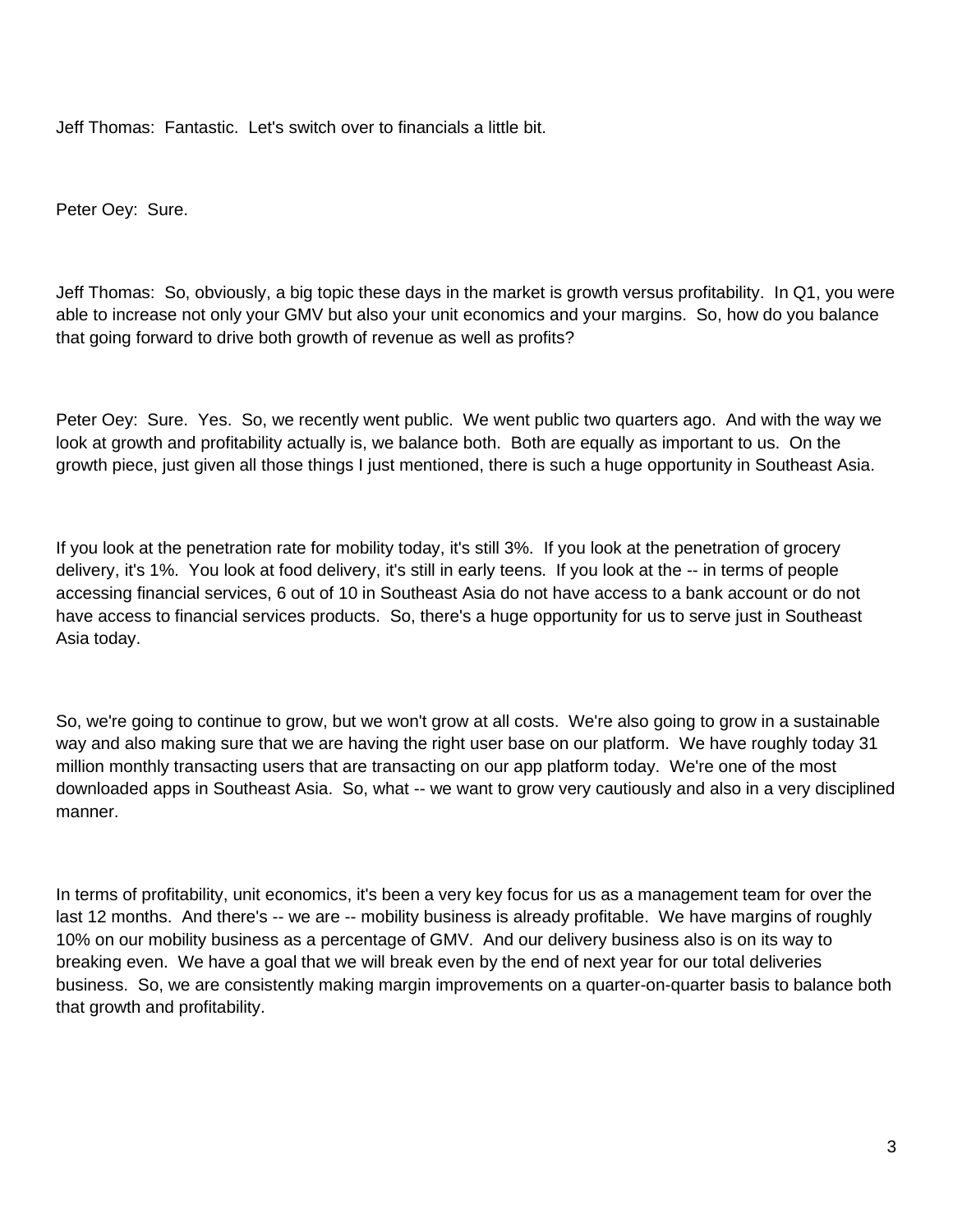Jeff Thomas: Let's go through each of the segments kind of one by one and talk about the [trends] there. So, first, mobility, so that the government seems to be kind of loosening the regulations, obviously, took a hit during the pandemic.

Peter Oey: Right.

Jeff Thomas: Talk about how you see that recovering. And then I would say an important topic is how do you encourage drivers to sign up and participate?

Peter Oey: Sure. So, Southeast Asia went through a very rough period last year with COVID. In the third quarter of last year, the whole Southeast Asia where Delta was roaming around Southeast Asia, most countries went into severe dark lockdowns. Those are very severe. So, Vietnam, for example, went dark for about two and half months. So, there was no access to public transit -- there was no access to transport. There was no access to food. So, everything was done by the government, for example. So, it was that severe in Southeast Asia.

What we have seen in the last, I would say, two to three months is the borders have been starting to open up in Southeast Asia and a lot more travel is starting to happen in Southeast Asia. So, in terms of mobility, we're actually seeing a very nice bounce back in Southeast Asia. We're -- roughly, we still have a long way to go.

At the end of the Q1, our GMV as a percentage of GMV versus pre-COVID levels, we're still in the 57% mark. So, we still have a ways to go in terms of getting back to pre-COVID levels. But what's been encouraging is from February to April, for example, our GMV for mobility has grown 32%. So, it is moving very nicely.

Now, the other side of that is drivers. We do need more drivers on our platform because the demand is so strong today that we need to also make sure the drivers are coming back onto our platform because it was disruptive last year. A lot of my drivers went back to their hometowns. A lot of drivers also went back to their other occupations.

Some actually left the industry. So, we are working actively to get drivers back on our platform. We've added roughly 220,000 drivers since the tail end of the third quarter after the first quarter of this year and we are working hard to get that equilibrium between demand and supply. But we are very encouraged in terms of what we're seeing today in terms of mobility.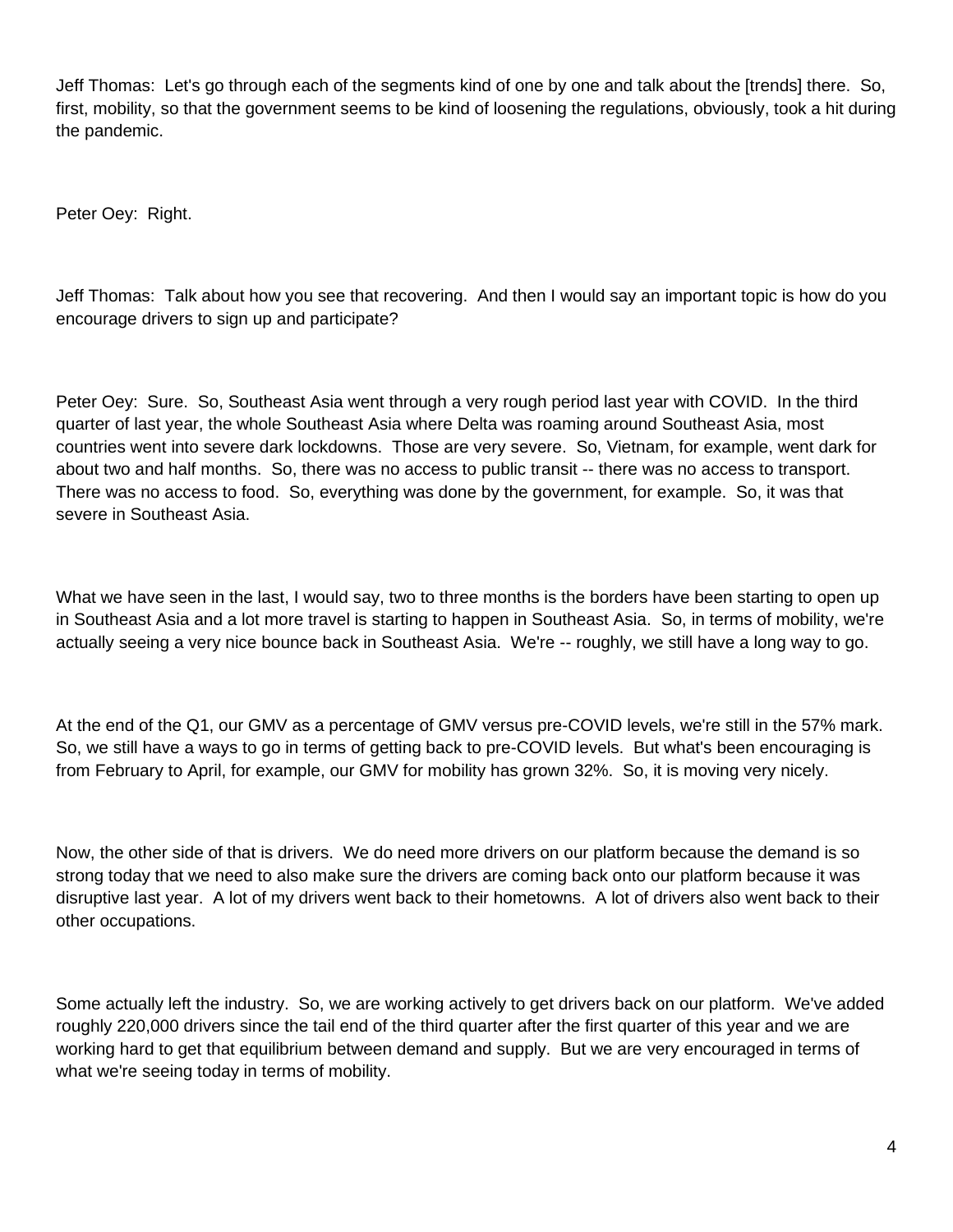Jeff Thomas: So, let's shift now to delivery. So, as much of a hit mobility took, deliveries, of course, probably saw a huge spike --

Peter Oey: Right. Yes.

Jeff Thomas: -- as it was lockdown. So, talk to us about how the business is doing now and how do you see that transitioning post-COVID?

Peter Oey: Sure. Yes. So, our deliveries business actually is quite interesting. It's only 3 years old, 3.5 years old now. And we came in actually as a late entrance into the game itself. When we acquired Uber's business in Southeast Asia in the middle of 2018, it really gave us the platform to expand our deliveries business in Southeast Asia.

And what we've seen throughout this pandemic is just a major shift in consumer behavior in terms of getting on demand delivery just entirely for Southeast Asia, and we're one of the great beneficiaries of that when it comes to food delivery. In the first quarter, we posted 50% year-over-year growth when it comes to our deliveries business.

Our monthly transacting users, for example, was up 26% year-over-year. And our average spent per -- on our food delivery also is up about 15% year-over-year. So, consumers are just continuing to adopt that new convenience they never had before in Southeast Asia. So, we're seeing -- and in a bit, this trend continues on also. We've been really encouraged just to see deliveries is continuing to go from strength to strength.

Now, the other side of deliveries where we have done a lot of investment also is in terms of grocery delivery. The grocery delivery in Southeast Asia is still very young. We're one of the early players in terms of getting grocery into the household and this really came out of COVID and the demand is here.

If you look our 80% of users that's on our supermarket or Grab Mart delivery platform, came from food delivery. So, it's a natural transition from them to go across through grocery delivery. And we see a lot of opportunities there also. So, overall, just between grocery delivery, between just our food delivery, we see a lot of opportunities here for Southeast Asia to continue to grow our deliveries business.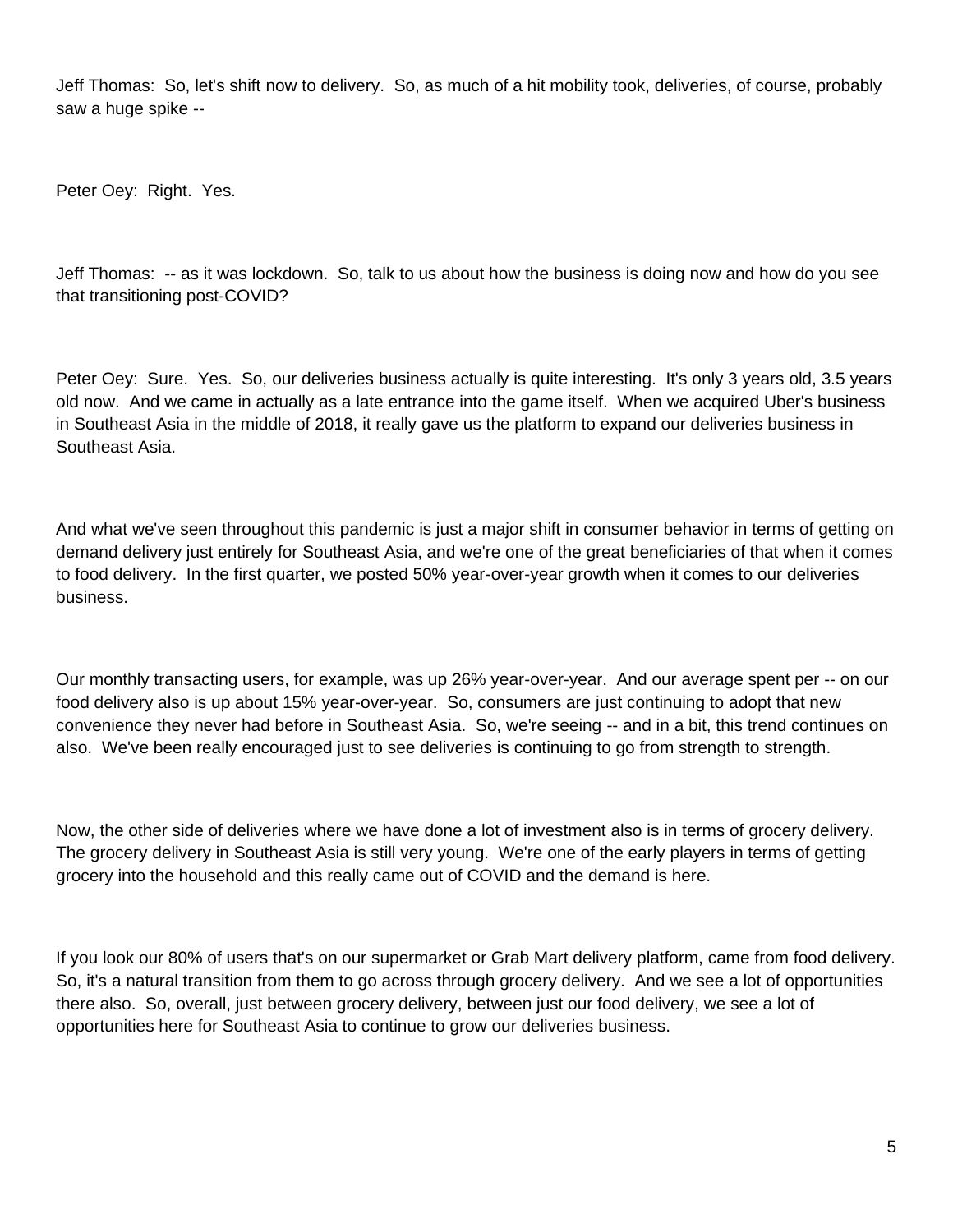Jeff Thomas: And kind of the same question on the -- as to mobility. But as you try to grow the deliveries, how much of a chance is getting a new merchants, the restaurants, the grocery stores, and the food vendors? Is that -- how do you think about that side of the equation?

Peter Oey: Yes. Again, COVID really accelerated a lot of the digital adoption by a lot of our merchants. Actually, last year, we were frantically making sure that merchants -- these are little restaurants or even chain restaurants -- able to survive. We work very closely with a lot of the QSRs throughout Southeast Asia.

We have a big partnership with Starbucks, for example. We -- today, we do all Starbucks deliveries. We also have our payment system within Starbucks all integrated. Our reward system is integrated with Starbucks in Southeast Asia. We work very close with McDonald's. An example, in Singapore, we deliver all McDonald's to our user base. Your walk into a McDonald's store and Grab Pay is there. You can order throughout our app also.

So, those are the key integrations that we have to really innovate in Southeast Asia to bring -- to make sure merchants can survive during those Southeast Asian pandemic because the lockdowns were very severe in Southeast Asia and the governments were very strict in making sure that there was no movement in the street. People couldn't -- have stayed home, et cetera. So, we have to work very hard with merchants to make sure that they were able to survive.

And as part of that, we brought hundreds of thousands of merchants into our platform last year to make sure that, one, it was just the right thing to do to keep them to survive. The second thing also was it able them also just to expand their business but also help us to develop more our ecosystem between merchants and consumers also.

Yes. The beauty of our platform is that because our driver supply is so fungible that makes our proposition very unique. Unlike other of our peers where there are -- they only to delivery, our drivers today can toggle between transport -- between ride hailing and also delivery -- all sorts of deliveries. So, that also helps in making sure our marketplace continues to be very buoyant and also very healthy. So, a lot of merchants have really benefited from effectively during this transition from where they were offline to online and we were able to help them through our app.

Jeff Thomas: That's awesome. Now, let's talk about the third piece, which you refer to as enterprise. And so, that incorporates you're advertising, your mapping.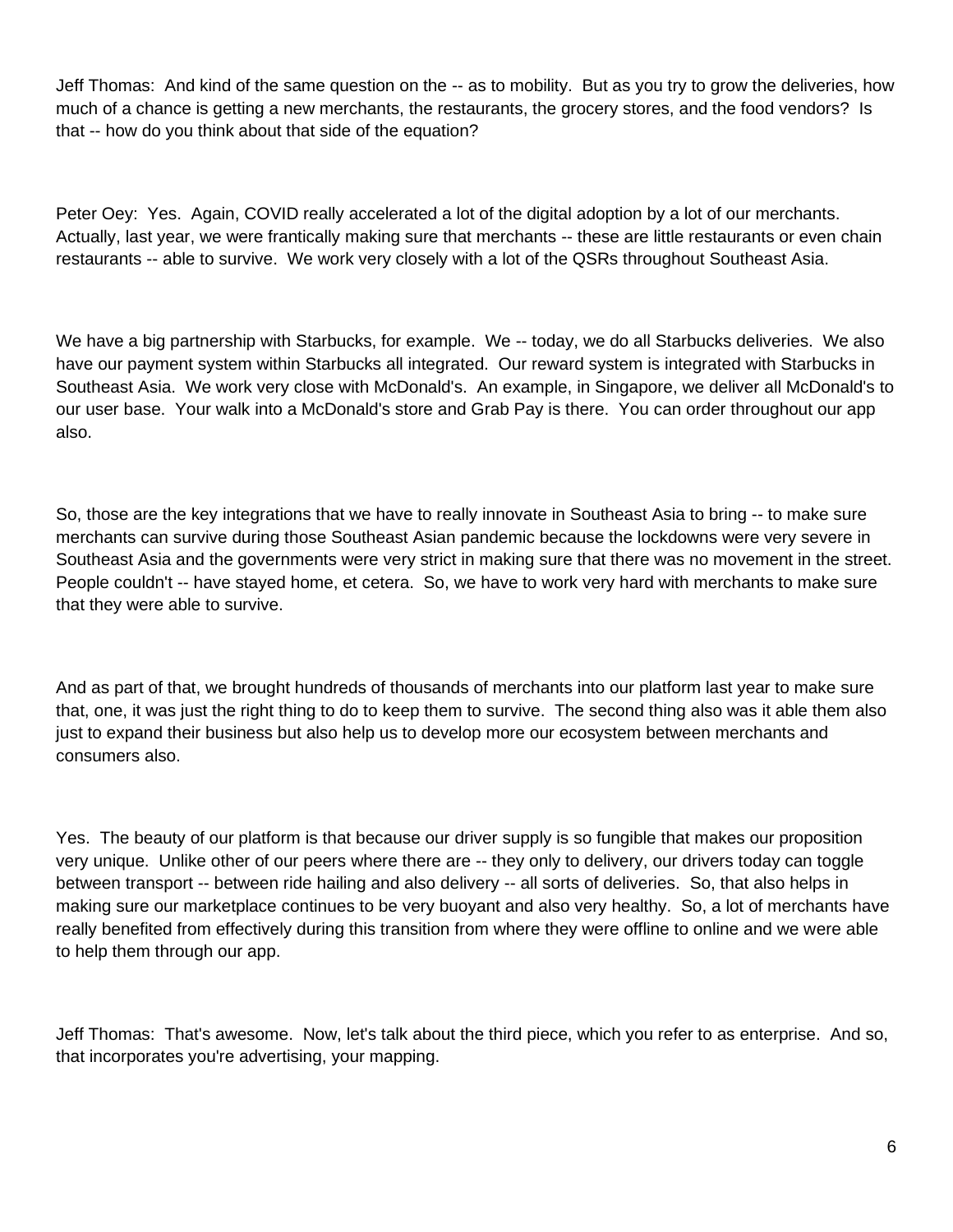Peter Oey: Correct.

Jeff Thomas: Tell us a little bit about some of that -- those businesses as well as some of your new initiatives.

Peter Oey: Sure. Those two things that Jeff just mentioned, advertising and mapping, are really -- we call the our emerging segments of our products and services, and those really came out of pure necessity for our internal business. Actually merchants came to us saying, hey, is there a way that we can advertise on your platform because you just have such a huge funnel. You're the most downloadable app when it comes to deliveries and mobility in Southeast Asia. How do we have a lot of eyeballs on your app? How are we able to actually advertise on your app?

And that's what we really started about two years ago in introducing advertising on our platform today. We still have a ways to go when it comes to advertising. Our advertising business grew 95% year-over-Year. We actually increased our merchant base seven times year-over-year also. We're continuing to fine tune our advertising platform, continuing] investments through our advertising platform, and we see an opportunity to really support our merchant but also improve the unit economics of our business just given the margin profile of advertising is different to the traditional food delivery business.

On the mapping, which is a fairly new product -- I would say not new. We've actually introduced mapping about a month ago actually to the world. In Southeast Asia, because the roads are just so -- there's all these little streets and it's messy, it's complex, we found that third party maps -- were just not able to map the entire of Southeast Asia.

So, we made an effort about two, three years ago to actually map Southeast Asia. And we're today seven out of the eight 8 countries are powered by our own -- very own mapping service, and that was all done through crowdsourcing. So, we actually make use of our drivers today also. We have -- we have millions of drivers that's roaming around, all the different countries, all the different cities, and we've actually asked them for map as well also -- as well as reward them for it.

So, what we have now is our own proprietary mapping service. And really, the idea was just to improve services through a lower app costs and also improve ETAs, improve safety, improve throughput, and we've done that this time. So, we haven't -- so we're continuing to evolve that mapping service, but really it's a very early days for both advertising as well as our mapping service.

Jeff Thomas: Okay. Monetise some of the unique data.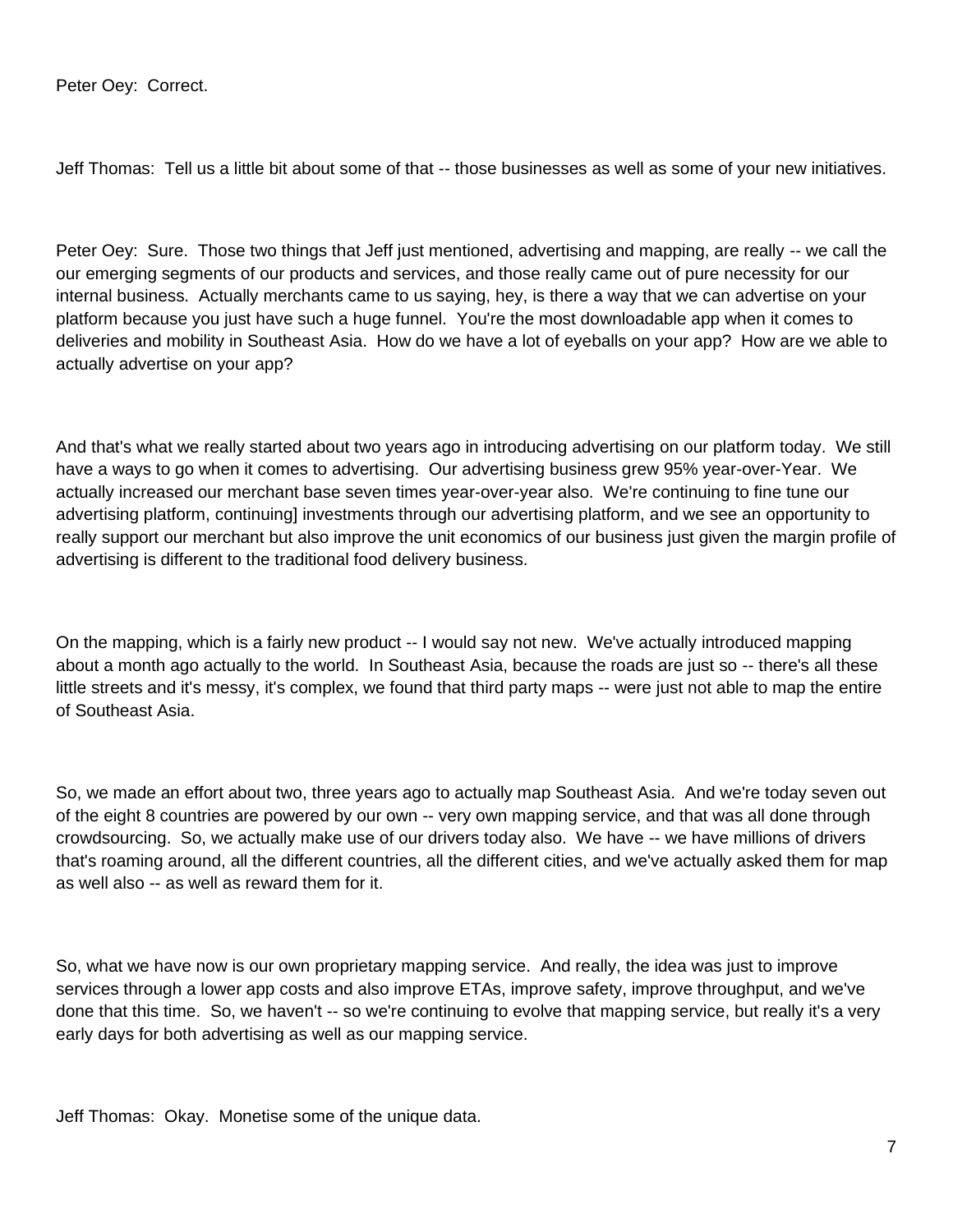Peter Oey: Of course, yes, definitely for sure.

Jeff Thomas: Well, before we move to financial services, which is I think one of the more interesting part your business, I do want to hear a little bit about the competition that you face in Southeast Asia. You mention you acquired Uber's business a few years ago. What's the competitive landscape now?

Peter Oey: Yes. Southeast Asia has always been very competitive, without a doubt. The -- although it is intense, we've been very fortunate to be the leader in every single market that we're in today. We have market share of over 70% when it comes to mobility in Southeast Asia. And also when it comes to food delivery, we're the number one player in all the countries that we operate in today. We have that majority of the market share there.

Now, despite all those very intense competition, we're also mindful that we've got also improved unit economics of our business today. So, we are very adamant and also very laser focused on making sure that the unit economics of our -- both the mobility and our delivery business continues to improve quarter-onquarter.

And competition also in Southeast Asia, we've seen probably in the last two quarters a more rationalized set of behaviors from a lot of our peers today, which is great to see. And we're going through I would say at some point of time also just more a lot of peers, a need probably just to rationalize and dial back the level of intensity spent that they're doing in the marketplace today. But we've been very fortunate to be that number one and leaders -- taking the leadership position for many, many years now.

Jeff Thomas: Fantastic. And that leadership position, obviously, makes you the largest player. And so, that's probably one of the reasons why financial services become so -- such an interesting part of your business. So, walk us through --

Peter Oey: Yes.

Jeff Thomas: -- your offerings in that space.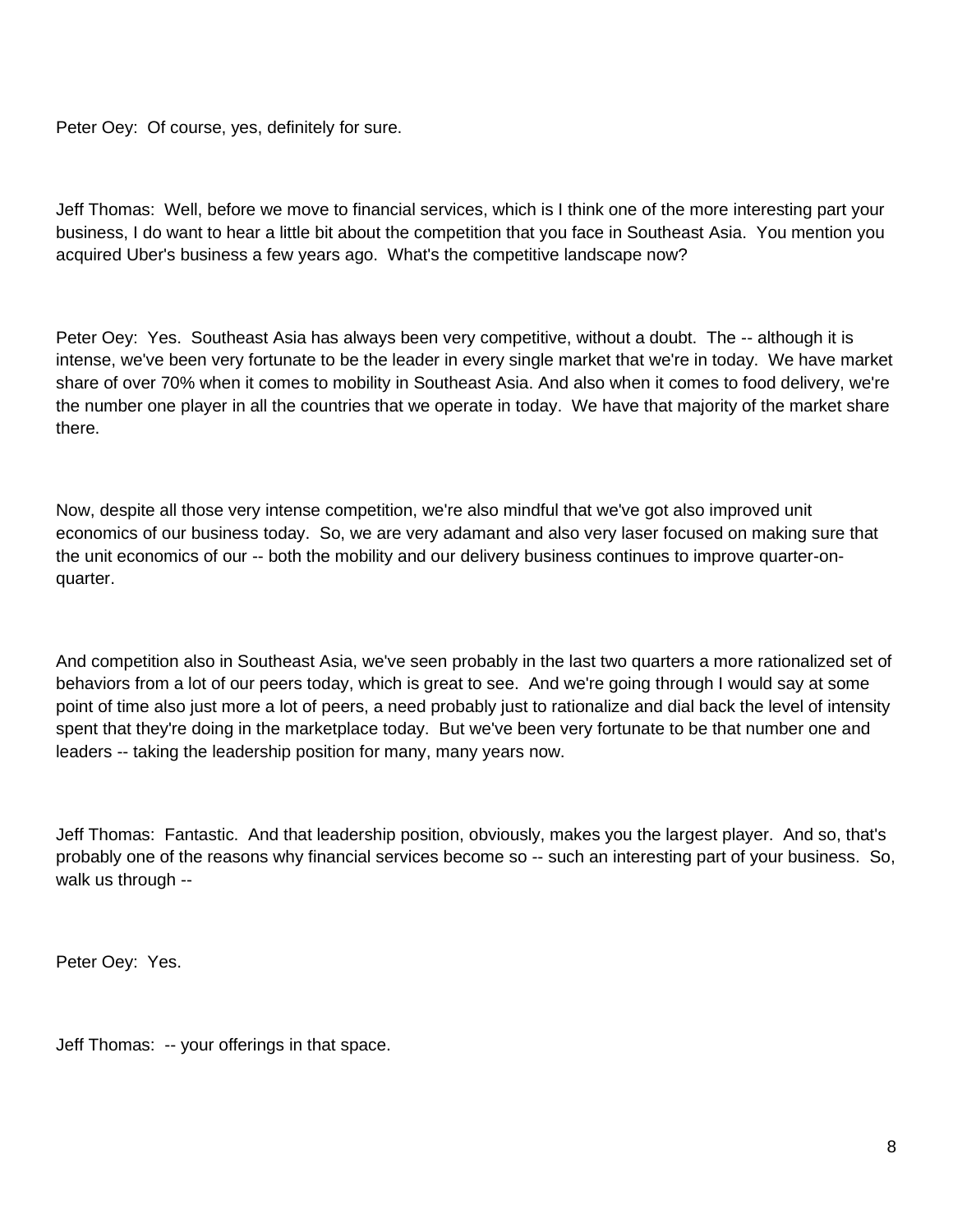Peter Oey: Sure. The -- if you would look at the business strategy of Grab today, it's really an ecosystem play. And the way we think about when we introduce new products and services is, how do we benefit the ecosystem that we've created in Southeast Asia. So, the ecosystem within our drivers, the ecosystem with our merchants and also with our consumers because we are a superapp, which means that there is a lifetime value play in all our consumer base today.

So, when we introduce financial services, it was really to increase engagement, to really increase also just retention and also just the spend per user also. If you look at Southeast Asia today, we really compete with cash, right? Even today, if you take a ride in certain kinds of cities today, you pay cash. This is the norm in Southeast Asia. You order food, you get food delivered to your house, you pay cash.

People don't have credit cards in Southeast Asia. Credit cards are not very prevalent in Southeast Asia. So, what we've developed in financial services is how do you enable digitization versus cash in Southeast Asia. So, we could use GrabPay. So, GrabPay think of it like an Apple pay. It's on your phone. You go to any store. You can actually pay digitally. You have your e-wallet with you.

And all our GrabPay is actually all available in all the countries and the cities that we operate in today. And that has improved the level of engagement. Our spent per user is up 4.5 times, our engagement is up 3 times, our retention is also up because of that ubiquity of the GrabPay services.

We introduced micro lending to our drivers, to merchants. We know that our drivers and merchants need working capital. So, we've introduced microlending to our drives and merchants. We've done that. We're going to stimulate the ecosystem. And we'll be launching our first digital bank in Singapore. We were one of the two, three banks that were awarded licenses to operate in Singapore itself.

We were awarded a license in Malaysia a few months back. And we also have banks in Indonesia. And there's a digital bank again to improve and enhance that ecosystem that we've created. So, we're really excited actually in financial services because there's just so much opportunity. When you think about 6 in 10 in Southeast Asia, they are unbanked or underbanked. They're underserved. This is a massive opportunity that we're really embarking on.

Jeff Thomas: And so, clearly, it's going to help drive a lot of aspects to your business. Can you talk a little bit about the margins of the financial services business? And how do you -- how are you going to look to improve those overtime?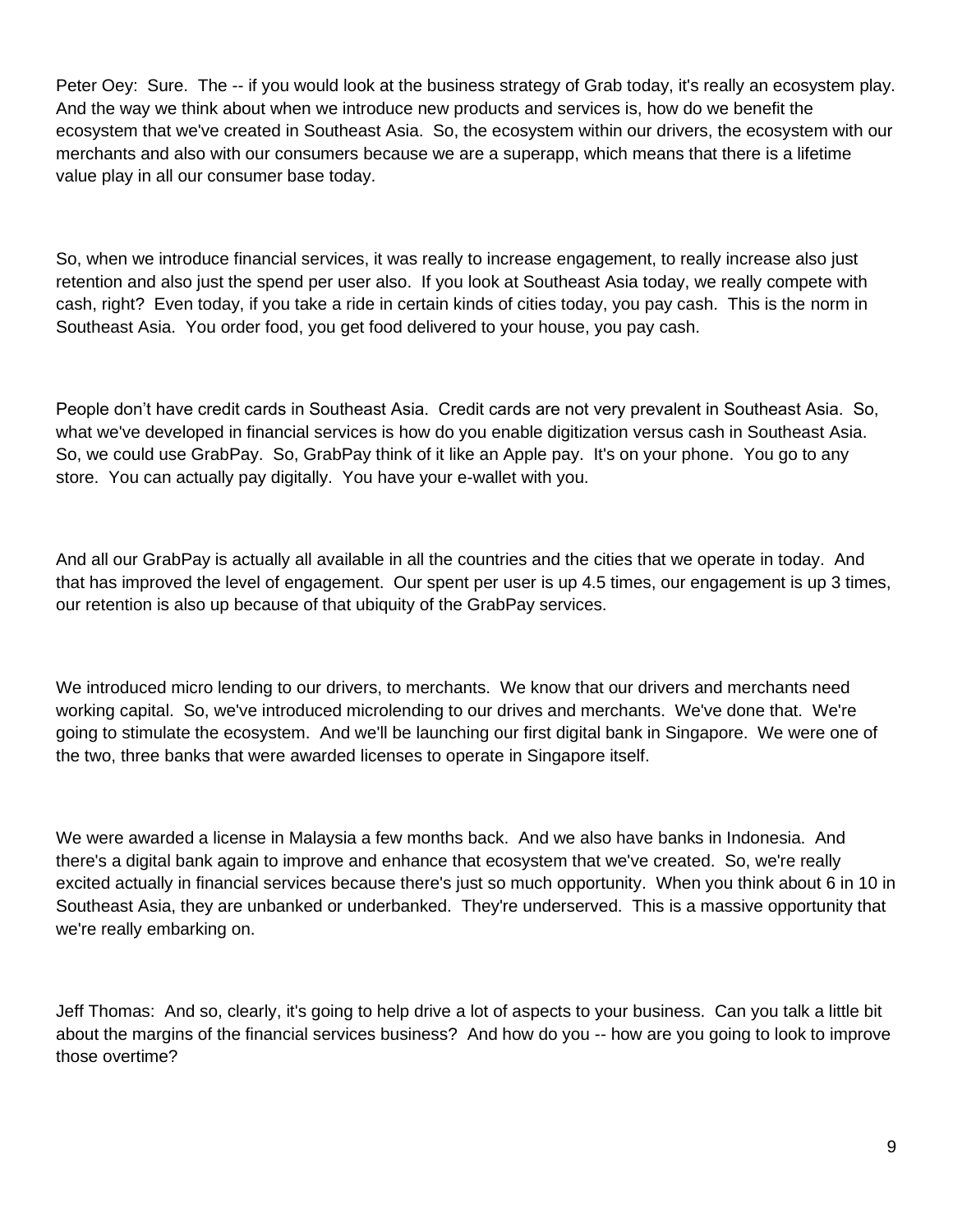Peter Oey: Sure. Yes. And again, it ties to lifetime value for us. The margin of our lending business, for example, is much more attractive when you compare it to our payments business because we see it more as a cross sell opportunity between all our different services today. We really -- are really pushing a lot of the cross selling between all the multiple services within our app itself.

So, also with banking, also the margins are higher, also just how banking operates our cost of funds would improve significantly also once the banks are up and running also. So, we're quite optimistic actually from a medium to long term, the margin profile of financial services business. And overall, just if you compare our business overall as we get to profitability.

Jeff Thomas: Okay. I do want to pause now and see if there's any questions from the audience. As a reminder, you can submit your questions to the site or app. So, we got that up here. Anybody have any questions before I continue? At the front?

Unidentified Participant: (Inaudible - microphone inaccessible). A quick one. Thank you very much. How many GrabPay card holders are there as a percentage of your total user base?

Peter Oey: Yes. So, our penetration rate is about 70% of our total TPV today is through our financial services products, including GrabPay.

Unidentified Participant: It seems like the development of the business has being quite intuitive as in you just kind of moved into areas as you go along things come along, let's do that, let's do that. If you think five years ahead, where do you think the core businesses will be then?

Peter Oey: Yes. We're very focused on those four segments of our business today. So, if you look at mobility is the backbone of a business today, the -- we've created the biggest driver infrastructure in Southeast Asia today. And the more services that we've added to other forms of deliveries will just leverage those infrastructures.

We've also created one of the biggest financial services infrastructure when it comes to payments or lending. Because all those things require licenses to operate in Southeast Asia. So, we're going to continue to focus on all those things because it's really an ecosystem play for us. We're not into e-commerce, one example. We're going to continue to make sure that there is an omnichannel play between offline and online, and we really want to bring a lot more merchants into our platform today.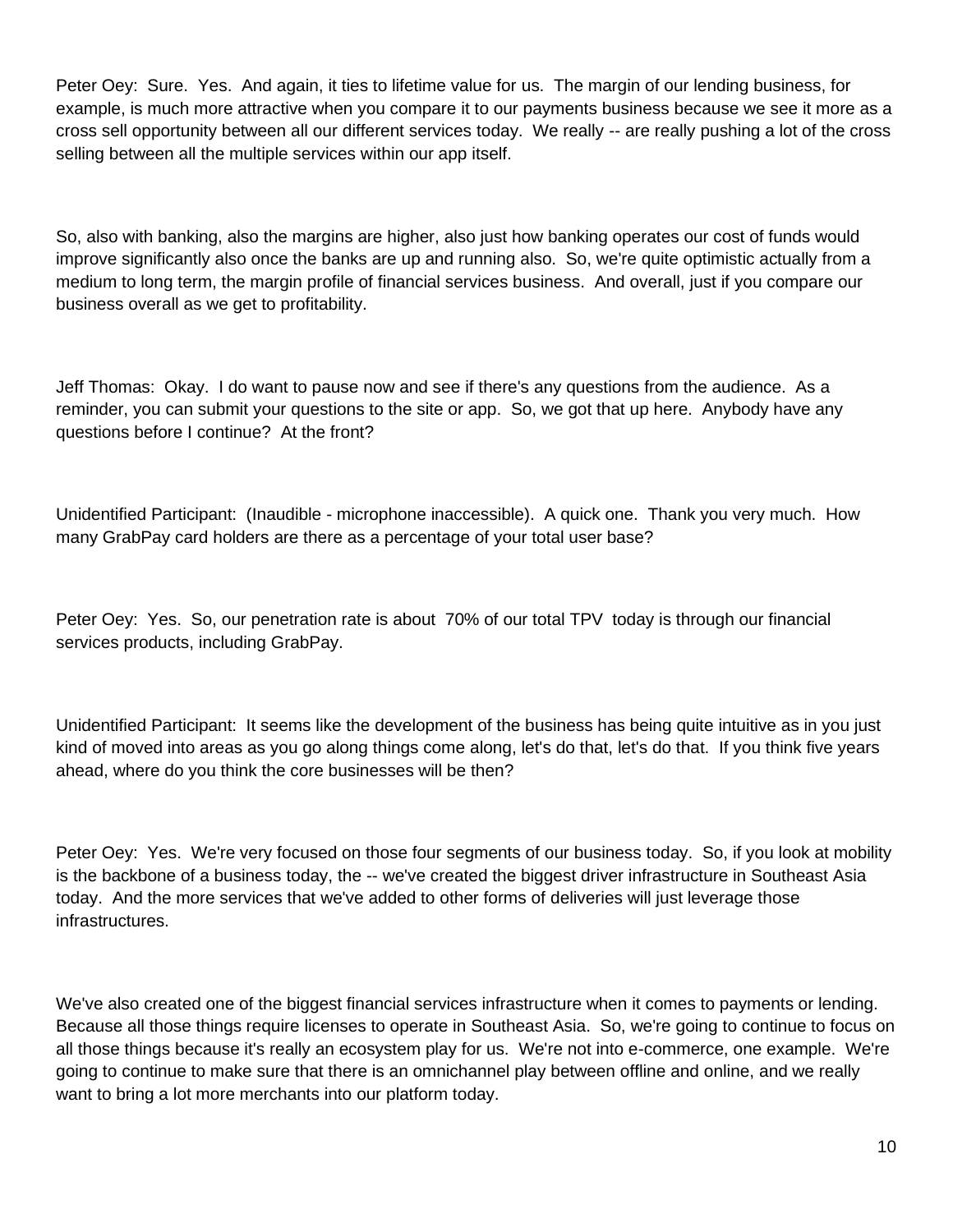When you think of it, we've got roughly about over 2 million merchants on the platform today using grab services on the supply side, on the market place, and there are over 17 million merchants in Southeast Asia. Those are formal SMEs today, small businesses. I mean, there's probably a lot more, which is at -- on the informal side of the house. So, there's still a massive opportunity there for us.

Jeff Thomas: Any other question from the audience? Great. We'll do a couple more here for you.

Peter Oey: Sure.

Jeff Thomas: So, let's talk about the regulatory landscape. Can you give us an update on how you're seeing that evolve in Southeast Asia and how that might be different than in the U. S. or in Europe?

Peter Oey: Yes. It is very different actually the way governments and regulation just work in Southeast Asia, very different to China, very different to U.S. and even Europe itself. When you think about 70% of Southeast Asia workforce come from the informal side of the house, right? So, they're not -- there -- a lot of that about drivers actually who come to our platform were previously unemployed or previously on an informal economy.

So, when we approach governments in Southeast Asia, it's more from a nation building perspective. And also governments in Southeast Asia are very focused today in transforming digital -- transforming their countries into the digital infrastructure. So, we work actually in partnerships with a lot of governments.

When I mentioned about bringing all those merchants last year during COVID into our platform, those were in partnerships with governments actually. And we did a -- we do a lot of work hand-in-hand with governments. When the governments during COVID wanted to distribute some subsidies to the population, they came to us, can we use your GrabPay? We have no way of distributing money to the population. So, they came to us, and said, hey, can we use your GrabPay in order -- because we just had a big penetration for us to be able to distribute funds into the hands of the population.

So, those are the types of activities that we do. We took a very different approach, a very partnership approach, a very much nation building approach and so with that. That has given us, obviously, a lot of ability for us to expand the business and also just continuing to add more services with the government's help.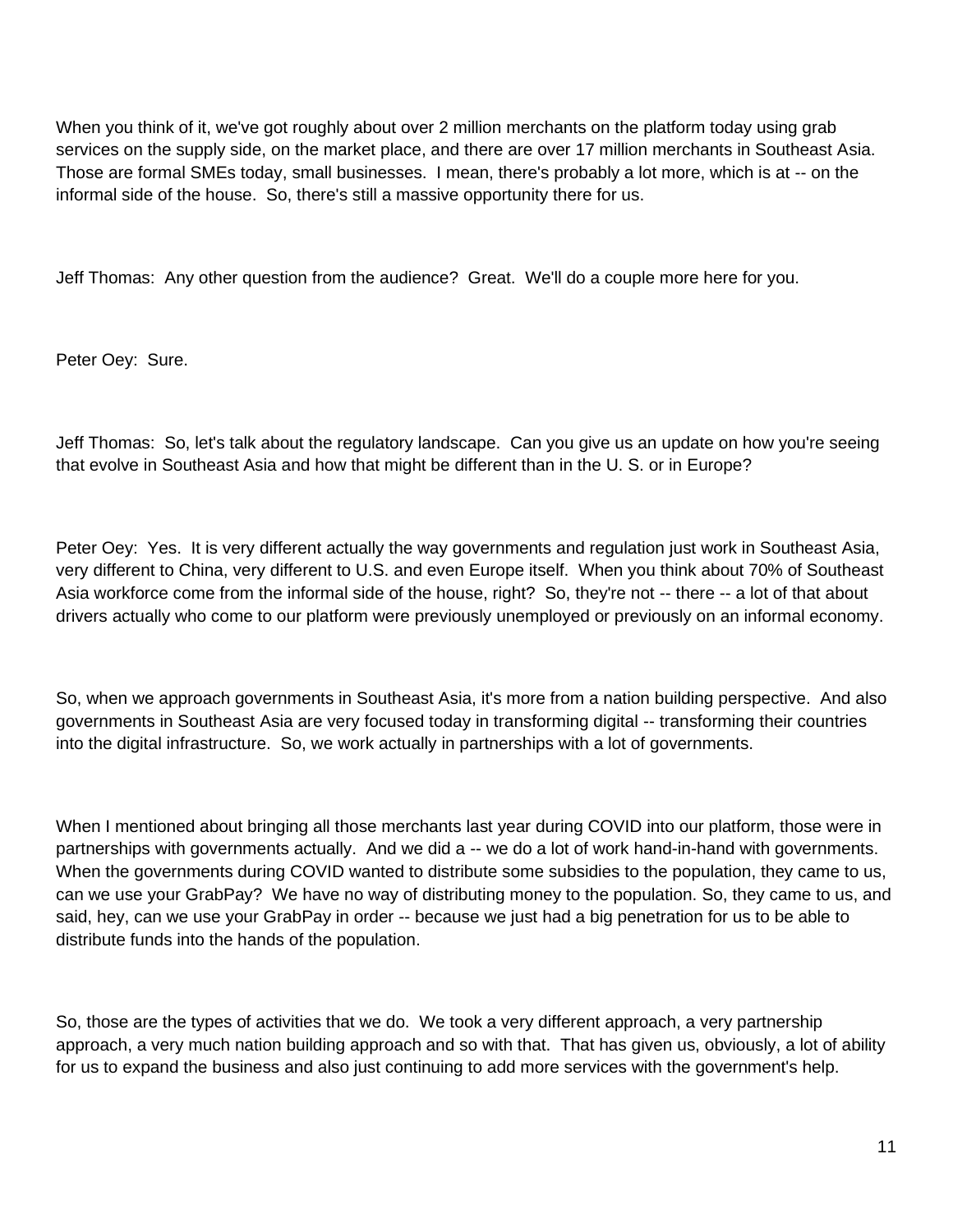Jeff Thomas: Okay. Anything else from the audience? Yes.

Unidentified Participant: Just speak a little bit to the competitive environment in Southeast Asia and where do you see sort of like how do you see taking out in the next sort of like 5 to 10 years.

Peter Oey: Sure. Yes. In terms of regional players, I would say where there is -- there is one of the peer of ours, which is a regional player, when it comes to food delivery itself. And when it comes to mobility, really we compete with taxis, the traditional taxis, as well as mass public transport effectively. In Indonesia, the market is slightly more concentrated and there are multiple -- there is a player that does multiple services in Indonesia there itself.

So, I would say from a superapp concept perspective and superapp product, we're probably quite unique and that we're a regional player itself. But having said that, the level of competition is intense like I mentioned before. And I think what we're seeing in the last six months is more rationalization in the marketplace and you're starting to see people exiting from certain countries and also people starting to dial down a lot of the marketing spend also as there is the push to unit economics is needed, which is a good thing.

Now, I think, over some time probably a lot more of this will happen I would say, other people pulling out of certain countries. Perhaps there'll be some consolidation on some part over time. But the market is starting to become more constructive, I would say, compared to say even a year ago.

Jeff Thomas: Okay. Any final questions from the audience? Awesome. Well, Peter, we're so proud to open the markets with you from Southeast Asia, from Singapore --

Peter Oey: Thank you.

Jeff Thomas: -- when you went public last year. We're looking forward to celebrating one year anniversary and congrats on the 10 years of growth so far and looking forward to the next 10.

Peter Oey: Great. Thank you. Thanks for all the questions.